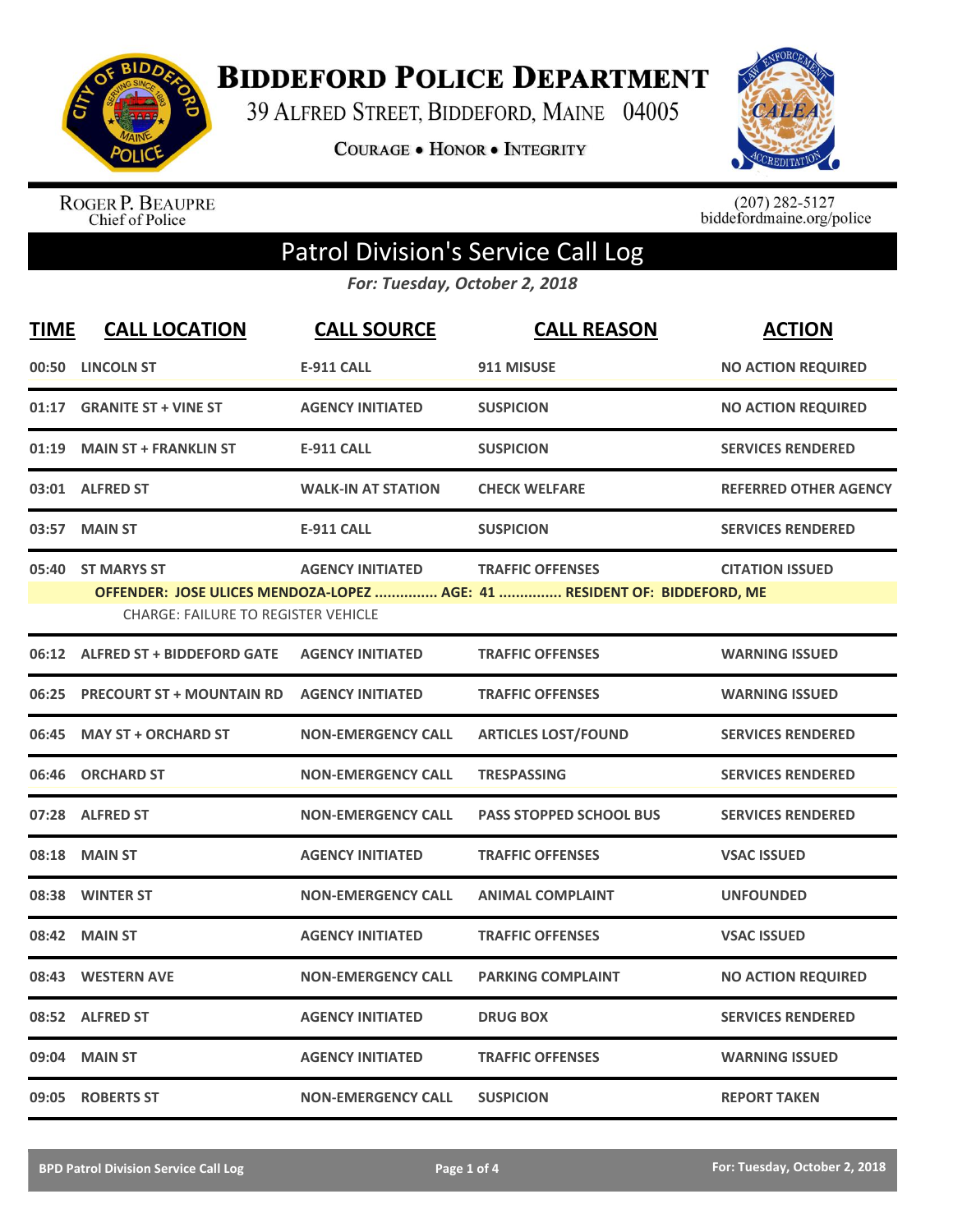| <b>TIME</b> | <b>CALL LOCATION</b>                                                           | <b>CALL SOURCE</b>                                                                                      | <b>CALL REASON</b>                                                   | <b>ACTION</b>                |
|-------------|--------------------------------------------------------------------------------|---------------------------------------------------------------------------------------------------------|----------------------------------------------------------------------|------------------------------|
|             | 09:16 WEST ST                                                                  | <b>NON-EMERGENCY CALL</b>                                                                               | <b>VIN VERIFICATION</b>                                              | <b>SERVICES RENDERED</b>     |
| 09:24       | <b>SIMARD AVE</b>                                                              | <b>NON-EMERGENCY CALL</b>                                                                               | <b>VIOL OF BAIL CONDITIONS</b>                                       | <b>ARREST(S) MADE</b>        |
|             | <b>CHARGE: VIOLATING CONDITION OF RELEASE</b>                                  |                                                                                                         | OFFENDER: DERICK MICHAEL DORAIS  AGE: 28  RESIDENT OF: BIDDEFORD, ME |                              |
|             | 09:49 JEFFERSON ST                                                             | <b>WALK-IN AT STATION</b>                                                                               | <b>HARASSMENT</b>                                                    | <b>SERVICES RENDERED</b>     |
| 10:47       | <b>FOSS ST + MAIN ST</b>                                                       | <b>AGENCY INITIATED</b>                                                                                 | <b>WARRANT ARREST</b>                                                | <b>ARREST(S) MADE</b>        |
|             | <b>CHARGE: WARRANT ARREST</b><br><b>CHARGE: VIOLATING CONDITION OF RELEASE</b> | CHARGE: OPERATING WHILE LICENSE SUSPENDED OR REVOKED<br>CHARGE: UNLAWFUL TRAFFICKING IN SCHEDULED DRUGS | OFFENDER: LOGAN MAXWELL BURNETT  AGE: 22  RESIDENT OF: SACO, ME      |                              |
|             | 11:08 SOUTHVIEW DR                                                             | <b>E-911 CALL</b>                                                                                       | 911 MISUSE                                                           | <b>NO ACTION REQUIRED</b>    |
|             | 11:16 AMHERST ST                                                               | <b>WALK-IN AT STATION</b>                                                                               | <b>SUSPICION</b>                                                     | <b>UNFOUNDED</b>             |
| 11:40       | <b>ALFRED ST</b>                                                               | <b>NON-EMERGENCY CALL</b>                                                                               | <b>DOMESTIC COMPLAINTS</b>                                           | <b>REPORT TAKEN</b>          |
| 12:04       | <b>LANDRY ST</b>                                                               | <b>NON-EMERGENCY CALL</b>                                                                               | <b>CIVIL COMPLAINT</b>                                               | <b>SERVICES RENDERED</b>     |
|             | 12:04 SOUTH ST                                                                 | <b>E-911 CALL</b>                                                                                       | <b>HARASSMENT</b>                                                    | <b>SERVICES RENDERED</b>     |
|             | 12:09 BERNARD AVE                                                              | <b>NON-EMERGENCY CALL</b>                                                                               | 911 MISUSE                                                           | <b>NEGATIVE CONTACT</b>      |
| 12:10       | <b>TIGER WAY</b>                                                               | <b>AGENCY INITIATED</b>                                                                                 | <b>JUVENILE OFFENSES</b>                                             | <b>REPORT TAKEN</b>          |
| 12:30       | <b>UNION ST</b>                                                                | <b>WALK-IN AT STATION</b>                                                                               | <b>THEFT</b>                                                         | <b>REPORT TAKEN</b>          |
|             | <b>12:39 MAIN ST</b>                                                           | <b>NON-EMERGENCY CALL</b>                                                                               | <b>PARKING COMPLAINT</b>                                             | <b>PARKING TICKET ISSUED</b> |
|             | 13:10 WENTWORTH ST                                                             | E-911 CALL                                                                                              | 911 MISUSE                                                           | <b>WARNING ISSUED</b>        |
|             | 13:17 BARRA RD                                                                 | <b>AGENCY INITIATED</b>                                                                                 | <b>ANIMAL COMPLAINT</b>                                              | <b>GONE ON ARRIVAL</b>       |
|             | 14:58 ALFRED ST                                                                | <b>WALK-IN AT STATION</b>                                                                               | <b>THEFT</b>                                                         | <b>UNFOUNDED</b>             |
|             | 15:14 MAIN ST + HIGHLAND ST                                                    | <b>NON-EMERGENCY CALL</b>                                                                               | <b>ALL OTHER</b>                                                     | <b>REFERRED OTHER AGENCY</b> |
|             | 15:19 ELM ST + BEACON AVE                                                      | <b>AGENCY INITIATED</b>                                                                                 | <b>TRAFFIC OFFENSES</b>                                              | <b>WARNING ISSUED</b>        |
|             | 15:28 WEST ST                                                                  | <b>AGENCY INITIATED</b>                                                                                 | <b>TRAFFIC OFFENSES</b>                                              | <b>VSAC ISSUED</b>           |
|             | 15:32 JANELLE ST                                                               | <b>NON-EMERGENCY CALL</b>                                                                               | <b>ANIMAL COMPLAINT</b>                                              | <b>FIELD INTERVIEW</b>       |
|             | 16:04 ELM ST                                                                   | <b>AGENCY INITIATED</b>                                                                                 | <b>TRAFFIC OFFENSES</b>                                              | <b>WARNING ISSUED</b>        |
|             | 16:08 AMHERST ST                                                               | <b>NON-EMERGENCY CALL</b>                                                                               | <b>PARKING COMPLAINT</b>                                             | <b>SERVICES RENDERED</b>     |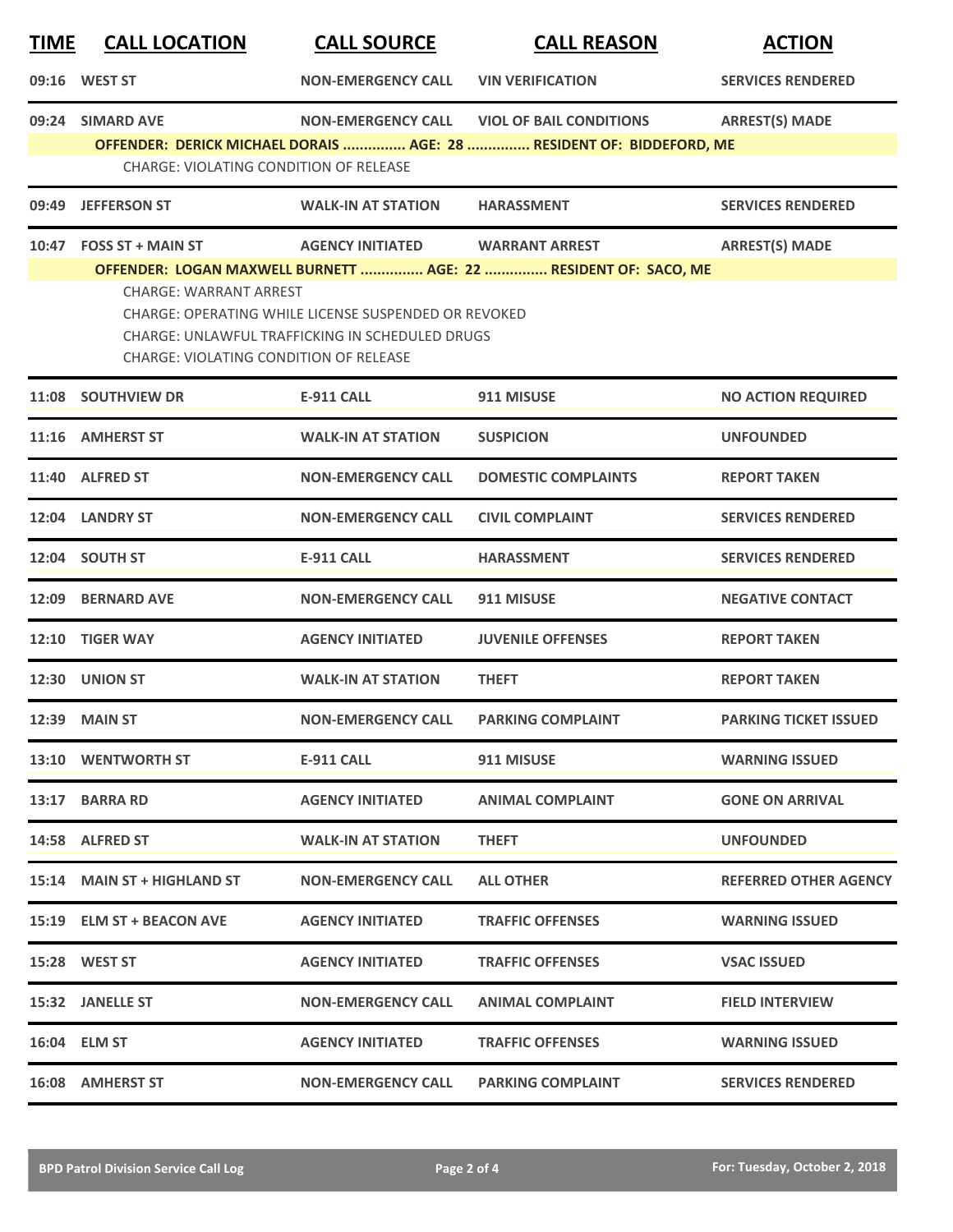| <b>TIME</b> | <b>CALL LOCATION</b>                                           | <b>CALL SOURCE</b>                                                | <b>CALL REASON</b>                                                                              | <b>ACTION</b>                |
|-------------|----------------------------------------------------------------|-------------------------------------------------------------------|-------------------------------------------------------------------------------------------------|------------------------------|
|             | 16:10 WEST ST + BERNARD AVE                                    | <b>AGENCY INITIATED</b>                                           | <b>TRAFFIC OFFENSES</b>                                                                         | <b>WARNING ISSUED</b>        |
|             | 16:15 SOUTH ST + WENTWORTH ST                                  | <b>NON-EMERGENCY CALL</b>                                         | <b>SUSPICION</b>                                                                                | <b>SERVICES RENDERED</b>     |
|             | 16:17 GREENFIELD LN + WEST ST<br><b>CHARGE: WARRANT ARREST</b> | <b>AGENCY INITIATED</b>                                           | <b>WARRANT ARREST</b><br>OFFENDER: LEXIE FRANCIS GREGOIRE  AGE: 21  RESIDENT OF: BIDDEFORD, ME  | <b>ARREST(S) MADE</b>        |
|             | 16:25 ALFRED ST                                                | <b>WALK-IN AT STATION</b>                                         | <b>PAPERWORK</b>                                                                                | <b>SERVICES RENDERED</b>     |
|             | 17:13 FRANKLIN ST + MAIN ST                                    | <b>AGENCY INITIATED</b>                                           | <b>PARKING COMPLAINT</b>                                                                        | <b>CITATION ISSUED</b>       |
|             | 17:16 POOL ST + KYLE LN                                        | <b>AGENCY INITIATED</b>                                           | <b>TRAFFIC OFFENSES</b>                                                                         | <b>WARNING ISSUED</b>        |
|             | 17:17 MAIN ST                                                  | <b>AGENCY INITIATED</b>                                           | <b>TRAFFIC OFFENSES</b>                                                                         | <b>VSAC ISSUED</b>           |
|             | 17:18 ALFRED ST                                                | <b>WALK-IN AT STATION</b>                                         | <b>COURT ORDERED CHECK IN</b>                                                                   | <b>NO VIOLATION</b>          |
|             | 17:43 KEELY WAY                                                | <b>E-911 CALL</b>                                                 | 911 MISUSE                                                                                      | <b>NO ACTION REQUIRED</b>    |
|             | 18:11 POOL ST + HILL ST                                        | <b>AGENCY INITIATED</b>                                           | <b>TRAFFIC OFFENSES</b>                                                                         | <b>WARNING ISSUED</b>        |
|             | 18:17 ADAMS ST                                                 | <b>NON-EMERGENCY CALL</b>                                         | <b>CIVIL COMPLAINT</b>                                                                          | <b>REFERRED OTHER AGENCY</b> |
|             | 18:38 ALFRED ST + PRECOURT ST                                  | <b>NON-EMERGENCY CALL</b>                                         | <b>TRAFFIC LIGHT PROBLEM</b>                                                                    | <b>SERVICES RENDERED</b>     |
| 19:26       | <b>MAIN ST</b>                                                 | <b>E-911 CALL</b>                                                 | <b>CRIM THREAT / TERRORIZING</b>                                                                | <b>UNFOUNDED</b>             |
|             | 19:29 MAIN ST + BRADBURY ST                                    | <b>AGENCY INITIATED</b>                                           | <b>TRAFFIC OFFENSES</b>                                                                         | <b>WARNING ISSUED</b>        |
|             | 20:00 THORNTON ST                                              | <b>E-911 CALL</b><br>CHARGE: DOMESTIC VIOLENCE ASSAULT, PRIORS DV | <b>DOMESTIC COMPLAINTS</b><br>OFFENDER: STEVEN JAMES JACKO  AGE: 42  RESIDENT OF: BIDDEFORD, ME | <b>ARREST(S) MADE</b>        |
|             | 20:27 ELM ST + JANELLE ST                                      | <b>AGENCY INITIATED</b>                                           | <b>TRAFFIC OFFENSES</b>                                                                         | <b>WARNING ISSUED</b>        |
|             | <b>20:31 MAIN ST</b>                                           | <b>NON-EMERGENCY CALL</b>                                         | <b>ASSIST PD AGENCY</b>                                                                         | <b>SERVICES RENDERED</b>     |
| 20:35       | <b>MAIN ST</b>                                                 | <b>AGENCY INITIATED</b>                                           | <b>TRAFFIC OFFENSES</b>                                                                         | <b>WARNING ISSUED</b>        |
|             | 20:55 ALFRED ST + MAINE TPKE                                   | <b>NON-EMERGENCY CALL</b>                                         | <b>TRAFFIC LIGHT PROBLEM</b>                                                                    | <b>SERVICES RENDERED</b>     |
|             | 21:24 WEST ST + GRAHAM ST                                      | <b>AGENCY INITIATED</b>                                           | <b>TRAFFIC OFFENSES</b>                                                                         | <b>WARNING ISSUED</b>        |
| 21:42       | <b>MAIN ST</b>                                                 | <b>E-911 CALL</b>                                                 | <b>DISTURBANCE / NOISE</b>                                                                      | <b>WARNING ISSUED</b>        |
|             | 22:03 SOUTH ST                                                 | <b>NON-EMERGENCY CALL</b>                                         | <b>DISTURBANCE / NOISE</b>                                                                      | <b>UNFOUNDED</b>             |
| 22:27       | <b>GREEN ST</b>                                                | <b>NON-EMERGENCY CALL</b>                                         | <b>DISTURBANCE / NOISE</b>                                                                      | <b>UNFOUNDED</b>             |